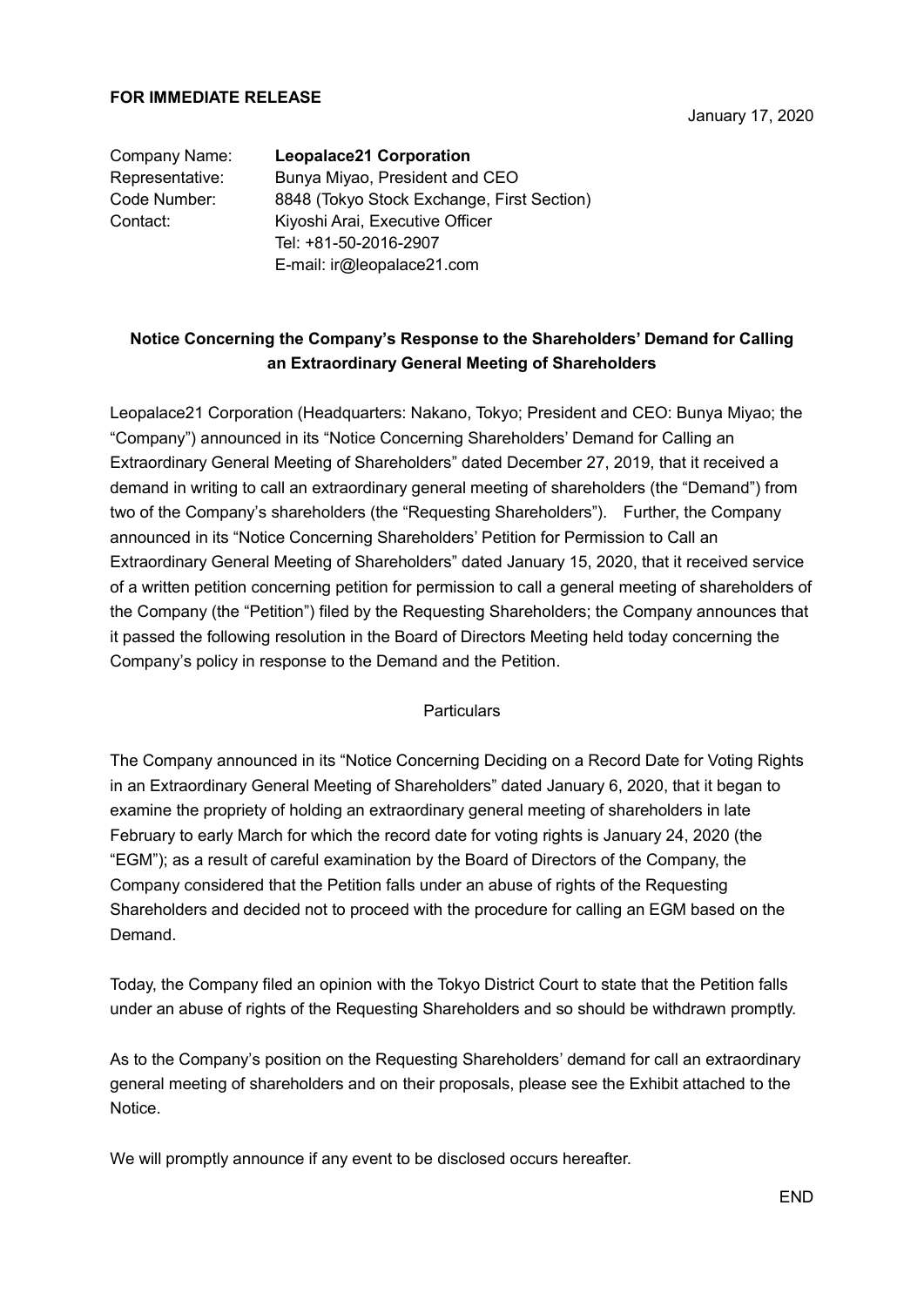### **Exhibit**

## **The Company's Position on the Requesting Shareholders' Demand for Call an Extraordinary General Meeting of Shareholders and on Their Proposals**

The Company announced in its notice dated Dec 27, 2019 that it received a demand in writing to call an extraordinary general meeting of shareholders from Reno, Inc. and S Grant Corporation, two of the Company's shareholders (hereinafter "Requesting Shareholders"). The Company is opposed to the call for an extraordinary general meeting of shareholders (hereinafter "Call") and the two resolution proposals (hereinafter "Proposals") based on the below mentioned reasons.

#### **1. Current state of management issues**

The Company has been providing and managing one-room type units equipped with furniture and electrical appliances amounting to approximately 570,000 and enjoys good relationship with the local economies and financial institutions based on our long-term property management contracts with about 28,000 landlords as apartment owners.

We have been diligently working to resolve the construction defects problem with our firm recognition that the Company play vital role in supporting social infrastructure.

In order to objectively clarify the causes of construction defects and formulate measures to prevent recurrence, we established an External Investigation Committee to conduct investigations. Based on the recommendations stated in the reports received from the Committee, we formulated concrete measures to prevent recurrence on May 29, 2019, based on the three core initiatives: (i) drastically reforming our corporate culture; (ii) rebuilding our compliance and risk management systems; and (iii) reviewing our construction business framework. As a part of such measures we established the Construction Legal Department with its subordinate organizations of Construction Legal Section and Inspection Section in the Compliance Management Division, outside the business divisions, to examine construction management and enhance the inspection system from their objective standpoints.

In addition, we recognized the Board of Directors with four independent Outside Directors and one Outside Director, and have taken advantage of their own knowledge and experience to receive supervision and recommendations for our business execution from an independent and fair standpoint. We are continuing to work diligently on the construction defect problem with the results being steadily realized, albeit little by little.

In order to further strengthen the management supervising system from an external perspective, we made half of the Board of Directors to be Outside Directors at the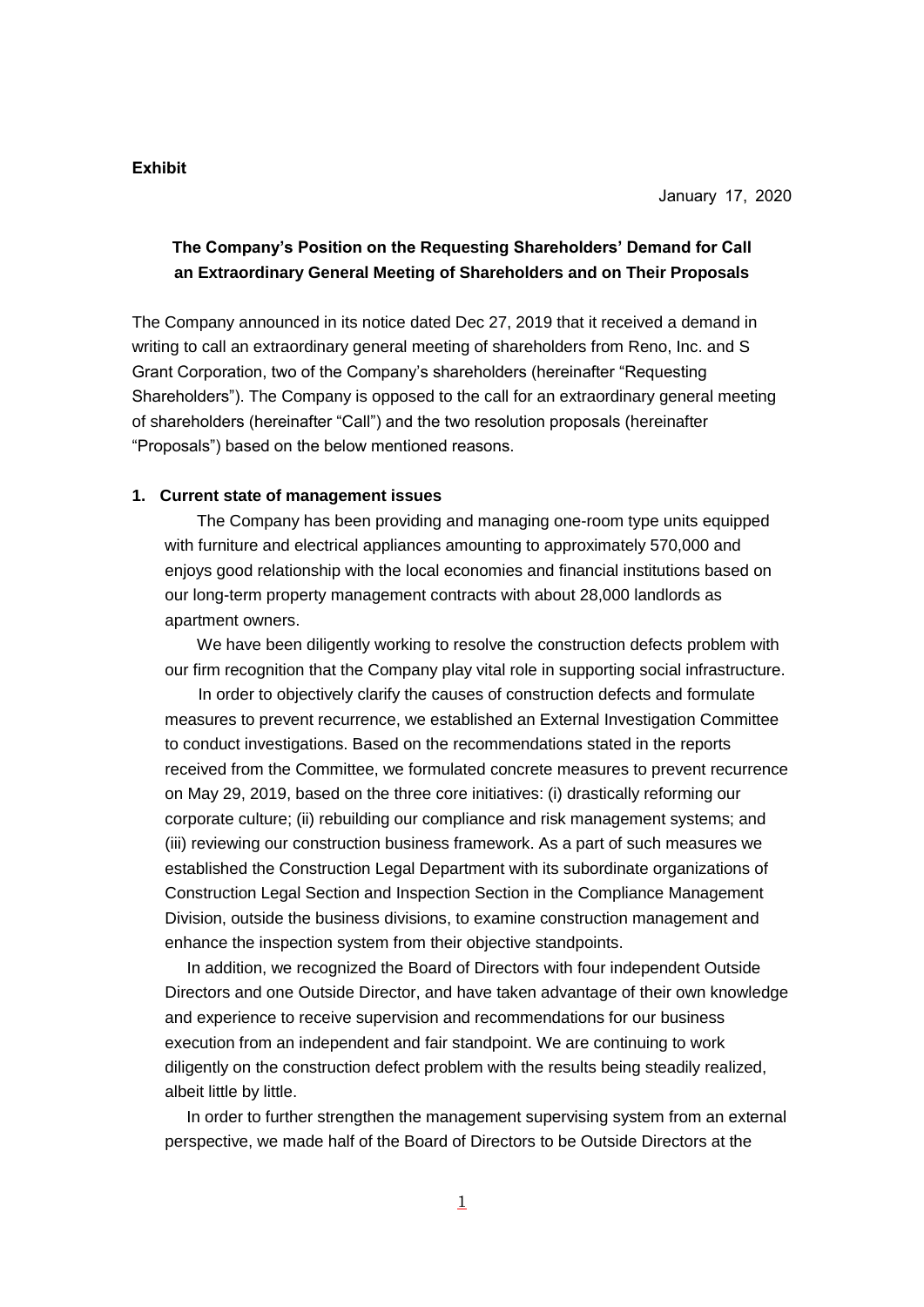Ordinary General Meeting of Shareholders last year. A Board of Directors Meeting concluded on December 16, 2019, and announced on the same day that a majority of the Board of Directors should be outside Directors, which is to be submitted as a proposal to the Annual General Meeting of Shareholders planned for June this year (hereinafter "AGM in 2020").

#### **2. Background of receiving the Call**

In accordance with the Corporate Governance Code set by Tokyo Stock Exchange, we have held sincere dialogues with the Requesting Shareholders and held meetings with them, including Mr. Yoshiaki Murakami (hereinafter "Mr. Murakami"), an advisor to the Requesting Shareholders.

However, at the meeting in November 2019, Mr. Murakami stated that he would demand an extraordinary general meeting of shareholders unless the Company announces until December 16, 2019 that a majority of Directors will be elected from the candidates whom major shareholders nominates at the AGM in 2020. We also received a document which stated the above-mentioned request.

As we recognized the importance of oversight by outside Directors since last year, we decided on a policy based on the Board of Directors resolution that a proposal should be submitted to the AGM in 2020 which states that a majority of Directors should be outside Directors. We announced this on December 16, 2019.

In the meetings and email exchanges in December 2019, Mr. Murakami and Mr. Ohmura, a candidate of the Director in the Proposals, requested us to consider drastic reforms such as the sale of the leasing business, and further requested that the Company should announce the Requesting Shareholders' involvement in the deliberations. In the absence of our action obeying their intentions, we were told that they will demand to call an extraordinary general meeting of shareholders.

Considering the interests of our stakeholders as a whole and the common interests of shareholders, we declined the request because it would not be proper for only parts major shareholders to be involved in the consideration of drastic reform proposals. The interactions mentioned above resulted in the Requesting Shareholders' demand for calling an extraordinary general meeting of shareholders.

As is clear from the above history, the Requesting Shareholders' Call has been used as a means to make the Company to accept the demands of Mr. Murakami and others, so it is far from a demand based on the shareholder's legitimate right. In addition, if an extraordinary general meeting of shareholders is to be held, there would be specific adverse effects as shown in the following.

## **3. Adverse effects in case of holding an extraordinary general shareholders' meeting**

It is a matter of course that the directors being commissioned by the shareholders should follow the judgment by the shareholders. However, in the event of an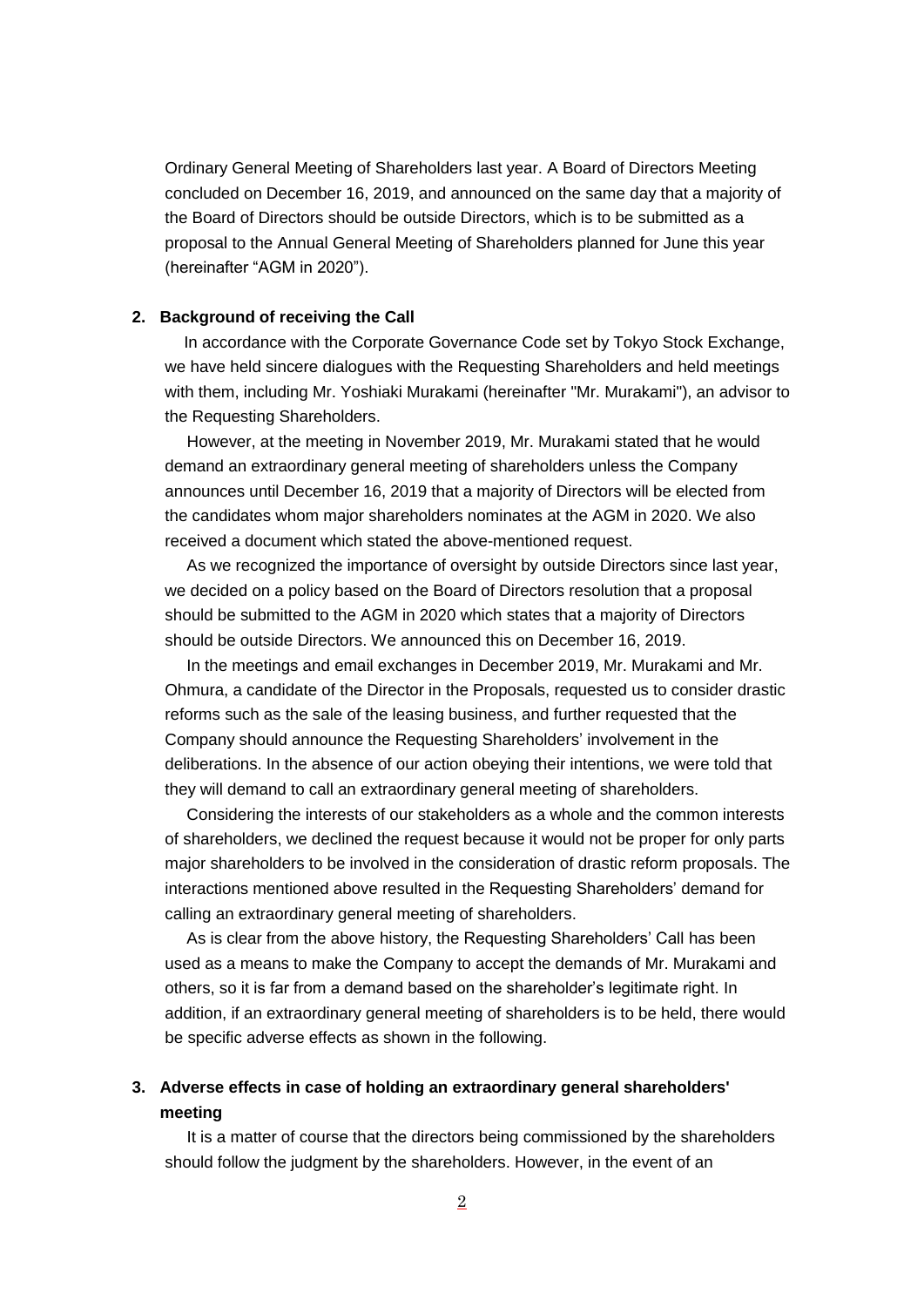extraordinary general meeting of shareholders, in addition to the costs incurred by the holding of the meeting, we can specifically anticipate the following adverse effects.

(1) Suspension of preparing drastic reform proposals, including business collaboration and business restructuring

In parallel to our daily efforts to restore confidence that was damaged, we have taken actions in the sale of some of our businesses and assets. However, due to a downward revision in our earnings forecast for the fiscal year ending March 2020, we are now considering all options, including business collaboration and restructuring, such as increasing productivity and reducing costs through structural reforms, and strengthen our business model centering on the leasing business. In such circumstances, if an extraordinary general meeting of shareholders is to be held to dismiss and appoint the Directors, it would be necessary to suspend specific consideration due to the necessity to deal with the extraordinary general meeting of shareholders and the related party's concerns over the possible change of management.

#### (2) Impact on business performance

The leasing business, which is the mainstay of our earnings, is entering its busy season from January to April every year, and whether we can increase the occupancy rate by devoting a large number of personnel during this period directly impact our business performance. Since the tenant recruitment requires sales initiative to the respective corporate customers for company residence use, which represents 60 percent of overall tenants, and individual negotiations to deal with related authorities as the repair works progress.

However, if we would hold an extraordinary general meeting of shareholders late February to early March to discuss the dismissal and appointment of the members of the Board of Directors, tenants and owners would worried about the changes in management, and additional personnel would be needed to deal with these concerns. Moreover, as long as there is a possibility of the change in management, it is anticipated that the restarting tenant recruitment itself would be hard to realize because, in particular, it would be an worrying factor for our corporate customers and they may be reluctant to make contracts with the Company, an inevitable negative element affecting our business performance in the future.

## **4. Election and dismissal of the Board of Directors are most appropriate at the ordinary general meeting of shareholders**

The Requesting Shareholders' proposals are dismissing all current ten Directors including outside Directors, and electing three candidates for the Directors, who are related to the Requesting Shareholders. However, the term of our Board of Directors is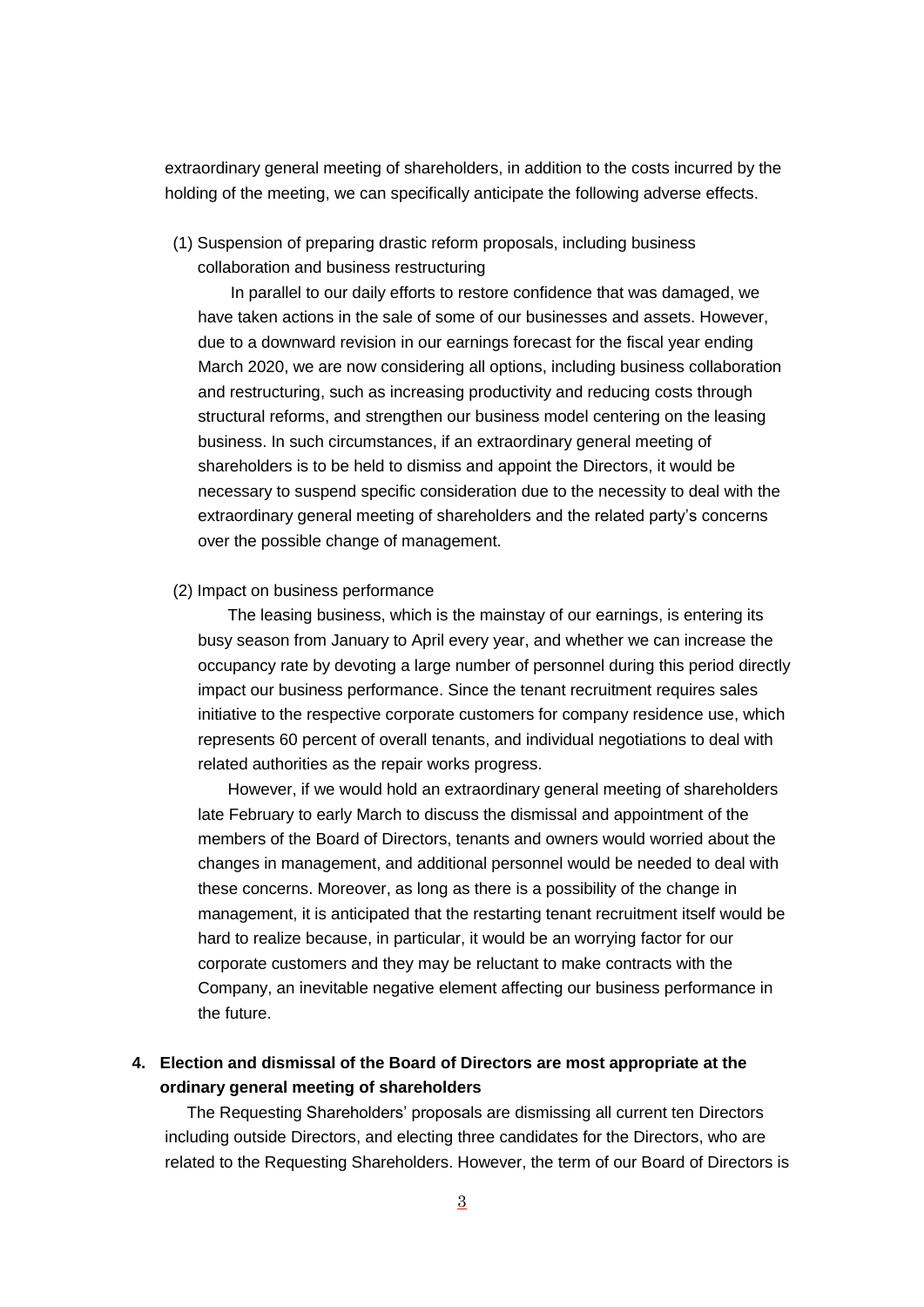one year and expires at the end of the AGM in 2020. At the time of the AGM in 2020, it will get clear the result of the current fiscal year and how the first quarter of the following fiscal year is going.

We believe that it is necessary for our shareholders to make a decision based on adequate information as to the candidates, which will contribute to improving our corporate governance. In case the Requesting Shareholders think that Directors should be elected from the candidates other than the ones the Company nominates, they can make a shareholder proposal.

In this way, as the shareholders can exercise their voting rights to appoint adequate Directors at the AGM in 2020, there is absolutely no need to pull in the General Meeting of Shareholders by merely about three months.

As announced on January 15, 2020 in the "Notice Concerning Shareholders' Petition for Permission to Call an Extraordinary General Meeting of Shareholders," the Requesting Shareholders filed a petition for permission to call a general meeting of shareholders of the Company, we do not believe that the extraordinary general meeting of shareholders should be held as insisted by the Requesting Shareholders based on the reasons described in the above item 2 to 4. We will file an opinion with the Tokyo District Court accordingly.

# **5. Company's view on the Requesting Shareholders' two proposals at an Extraordinary General Meeting of Shareholders**

(1) Proposal for the dismissal of all current Directors

As there are many new defects that have become apparent in the course of the all-building investigations, the repair costs and time augmented compared to the initial estimate. It is necessary for the Company to politely ask the subject tenants to vacate the rooms to carry out repairs, which delayed the completion of repair works and hence the resumption of tenant recruitment. Due to these inevitable elements, we revised downward the earnings forecast for the fiscal year ending March 2020, and we also postponed the completion of repair works. We cannot deny our lax outlook at the initial stage, and we sincerely apologize for the troubles and inconvenience we have caused to everyone concerned and our shareholders as well.

As stated in item 4, the term of our Board of Directors is one year and therefore the shareholders will decide on suitable Board Members at the AGM in 2020 referring to the result of the current fiscal year. The Requesting Shareholders have not indicated any specific reasons why the shareholders cannot wait for the AGM in 2020, and they have not provided the aims by replacing the management team.

It is clear that the sudden change of management in the course of our urgent efforts to investigate and repair the construction defects will have a major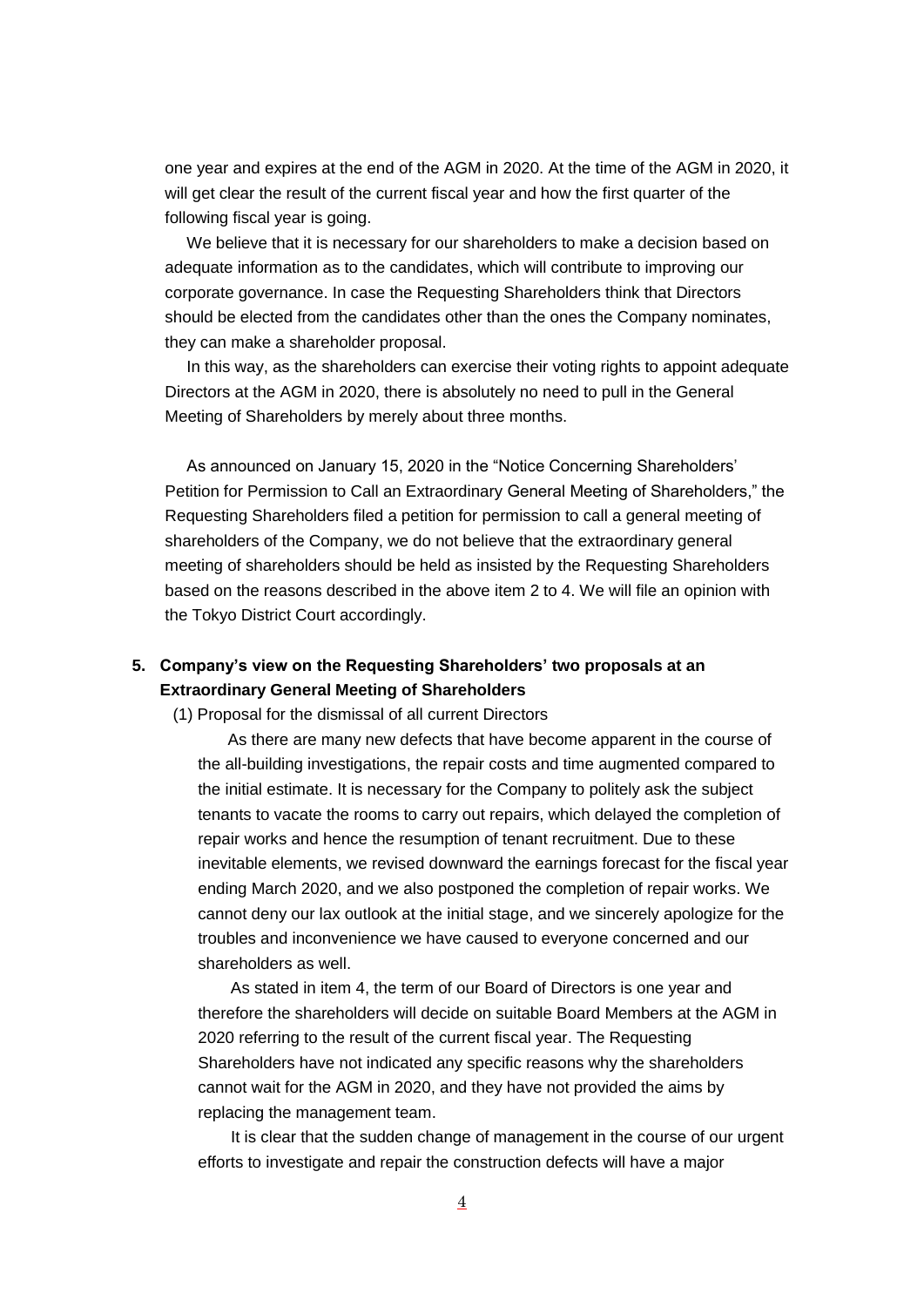detrimental impact on our business operations, and we believe that this would only make an adverse effect.

The Requesting Shareholders have also argued that our Directors should be responsible for compensating the loss as a result of the acquisition of the treasury stock which took place from June 14 to August 23, 2018. However, regarding this point, we have received an opinion from our Audit & Supervisory Board that the Directors should not be liable for deficit compensation, as announced in "Notice of Receipt of Audit & Supervisory Board Members' Opinion on the Responsibility of Directors in the Purchase of Treasury Stock for the 46th Fiscal Period" dated July 31, 2019. Considering the status of recognition and consideration of the Directors at the time which eventually led to the loss, we came to the conclusion that our Directors should not be responsible for the loss compensation and compensation for the damage because of the acquisition of the treasury stock. Therefore, we do not believe that the current Director are responsible for any loss compensation or liability as the Requesting Shareholders insists, and that there is no doubt about their qualifications.

#### (2) Proposal for appointing three Directors

In addition to the dismissal of all the current Directors, the Requesting Shareholders proposed to appoint three candidates as Directors, including Mr. Ohmura, who are not estimated to be familiar with the Company's specific operations.

All of the candidates are directors of Reno, Inc., and they have been working together with Mr. Murakami in the past. Mr. Ohmura, who is considered to be a candidate for a Representative Director, has no experience of running a company of a scale similar to the Company, and therefore he is deemed to operate the Company in accordance with Mr. Murakami's intention. Mr. Fukushima and Mr. Nakashima are regarded as candidates for external Directors, but they do not meet the independence standards as the Company's Outside Director. We cannot expect both of them to play their roles in overseeing the management from a fair and independent standpoint.

In accordance with the Corporate Governance Code set by Tokyo Stock Exchange, Principle 4.7 "Roles and Responsibilities of Independent Directors" states in its item iii) that monitoring of conflicts of interest between the company and the management or controlling shareholders. We believe that the Requesting Shareholders' proposal does not comply with this requirement.

(3) The Requesting Shareholders began acquiring our shares from around March 2019 after the discovery of the construction defects problem. In the meetings and e-mail exchanges from April 2019 onwards, they hinted dismantling the Company or capital reduction and mentioned examples of "dismantling-type acquisition" which